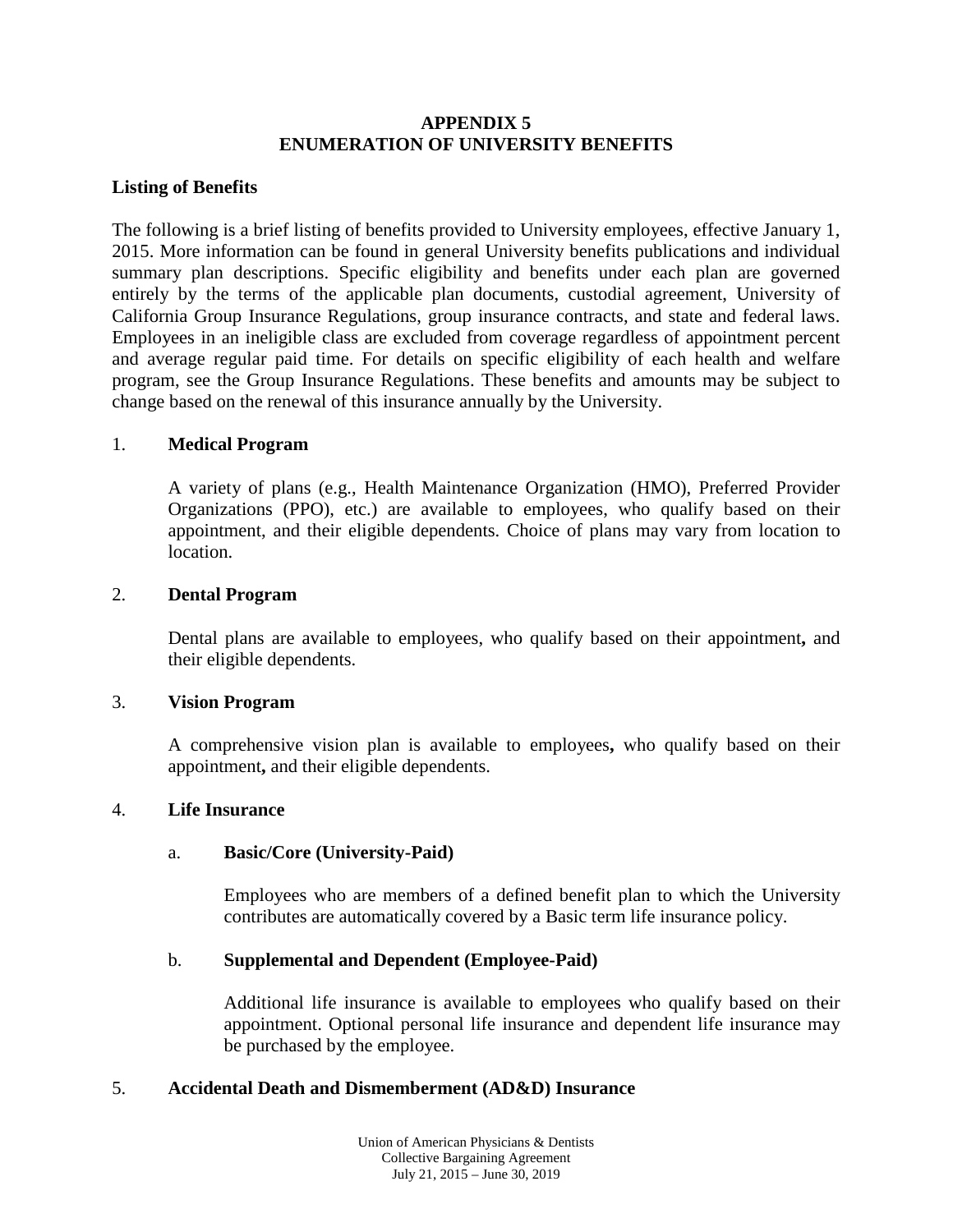UC offers the AD&D plan to help protect employees and their eligible family members from the unforeseen financial hardship of a serious accident that causes death or dismemberment. Employees who qualify based on their appointment may purchase Optional AD&D insurance. A variety of coverages and amounts of coverage are available.

### 6. **Business Travel Accident Insurance**

Employees who are traveling on official University business are covered by the University's travel insurance program that provides Accidental Death benefit of the lesser of ten times (10x) annual salary or five hundred thousand dollars (\$500,000) and Dismemberment benefit based on a scheduled percent of benefit.

#### 7. **Disability Insurance**

a. Short Term (University-Paid)

Employees who are members of a defined benefit plan to which the University contributes are automatically covered by a basic short-term disability plan.

b. Supplemental (Employee-Paid)

Additional disability insurance which covers both short- and long-term disabilities may be purchased by employees who are members of a defined benefit plan to which the University contributes. Employees may choose a waiting period.

### 8. **Legal Expense Insurance Plan**

A legal expense insurance plan is available to employees who qualify based on their appointment. The legal plan provides employees and their eligible dependents with coverage for basic legal services associated with preventative, domestic, consumer and defensive legal matters.

### 9. **Pension Benefits – UC Retirement Plan (UCRP)**

UCRP is a defined benefit plan for which participation is mandatory for eligible employees, as determined by the type, percentage and duration of their appointments.

UCRP provides retirement income, adjusted for cost-of-living increases, for eligible employees, and their contingent annuitants. UCRP also provides pre-retirement disability income for eligible employees and, pre-retirement survivor income for their eligible survivors. Also, for eligible employees who became UCRP members prior to July 1, 2013 and have not incurred a break in service, UCRP provides post-retirement survivor income to eligible survivors and a lump sum cash-out option for members in lieu of monthly retirement income (provided the member elected this option).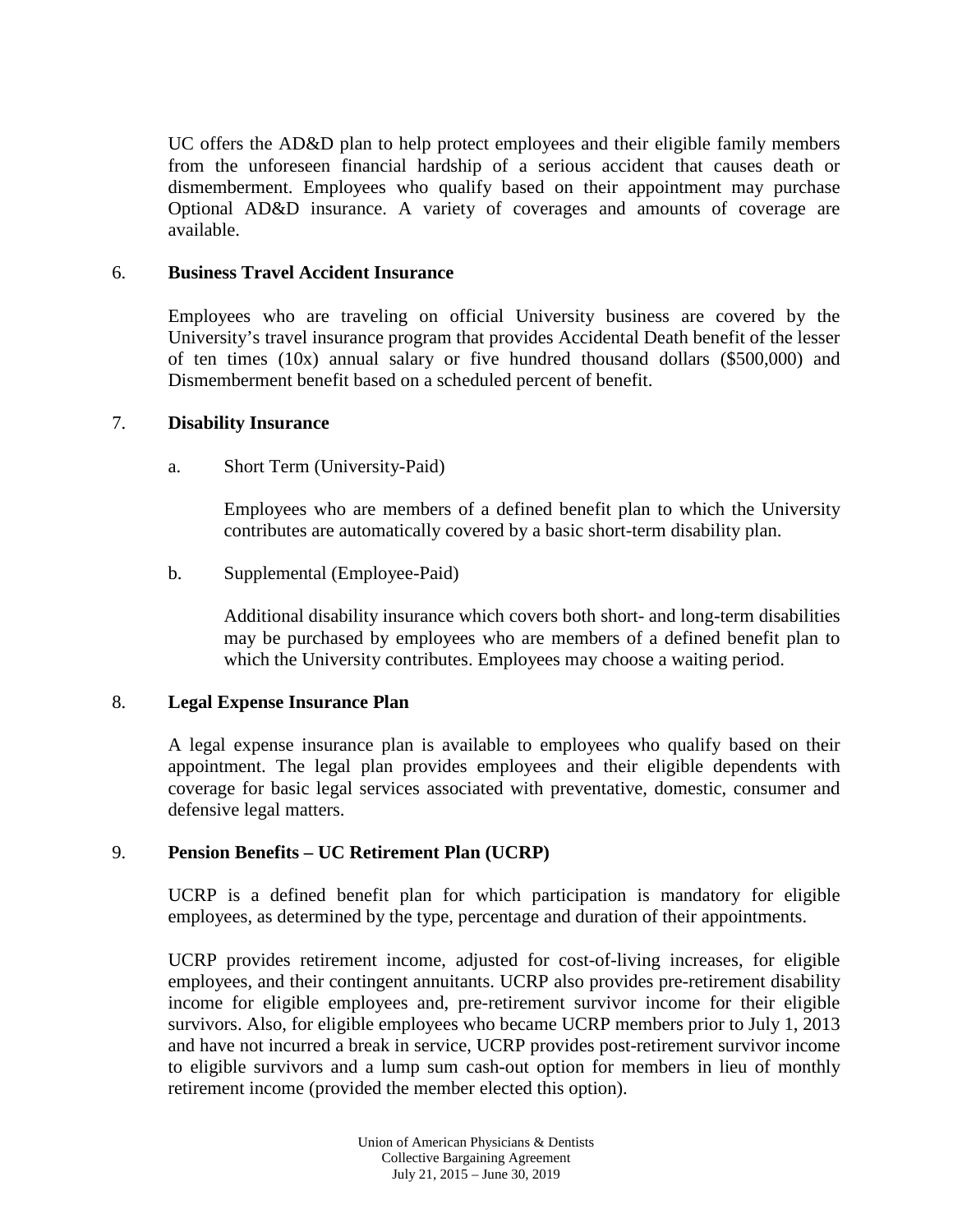# 10. **Voluntary UC Retirement Savings Program (UCRSP)**

- a. Tax-Deferred 403(b) Plan participation through voluntary pretax salary deferrals
- b. 457(b) Deferred Compensation Plan participation through voluntary pretax salary deferrals
- c. Defined Contribution Plan participation through voluntary after-tax contributions or for non-career employees, a mandatory pretax contribution in lieu of Social Security (safe harbor).

All University employees except students who normally work fewer than twenty (20) hours per week are eligible to participate in the UCRSP.

The plans offer a variety of investment options to meet the diverse needs of different types of investors and to allow for individual decisions to meet a variety of long-term financial goals.

### 11. **Tax Effective Salary Reduction Programs**

a. Tax Savings on Insurance Premiums (TIP)

Employees enrolled in certain health insurance plans are automatically enrolled in TIP, unless the employee makes an election to withdraw. After the University contribution, if any, is applied the net insurance premiums are deducted from gross pay before federal and state taxes.

b. Health Flexible Spending Account (Health FSA)

The Health FSA is available to employees who qualify based on their appointment and allows employees to pay for eligible out-of-pocket health care expenses on a pretax, salary reduction basis.

c. Dependent Care Flexible Spending Account (DepCare FSA)

DepCare is available to employees who qualify based on their appointment and allows employees to pay for eligible dependent care expenses on a pretax, salary reduction basis.

d. Pretax Transportation Program

Federal and State tax laws make it possible for the University to offer eligible employees who pay for parking, transit passes or vanpooling by payroll